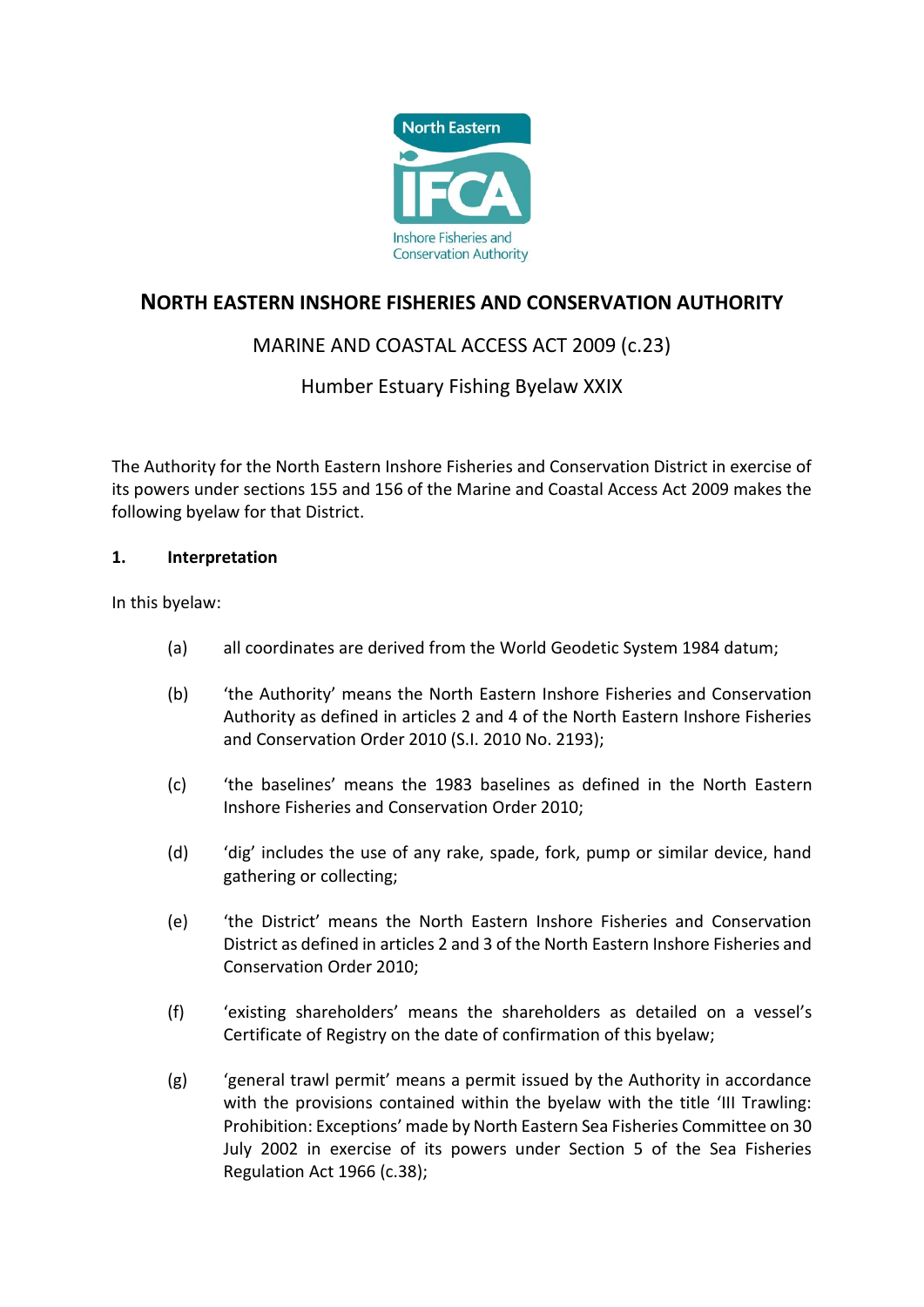- (h) 'Humber Estuary' means the area as defined in the Schedule;
- (i) 'Humber Estuary Trawling Permit' means a permit issued by the Authority in accordance with paragraphs 3 and 4;
- (i) 'registered fishing vessel' means a fishing vessel registered in accordance with the Merchant Shipping Act 1995 (c.21) or registered in the Channel Islands or the Isle of Man, and which holds a current fishing licence issued by the appropriate UK fisheries department;
- (j) 'separator trawl or sorting grid' means an attachment to the trawl which complies with the provisions contained within Section 3(1) of the Shrimp Fishing Nets Order 2002 (S.I. 2002, No 2870);
- (k) 'Spurn Point Seagrass Area' means the area as defined in the Schedule;
- (l) 'three nautical mile limit line' means a line drawn three nautical miles seaward of and running parallel to the baselines;
- (m) 'track record' means documentary evidence of commercial catch and landings.

#### **2. Prohibitions**

- (a) A person must not trawl within the Humber Estuary unless that person holds a valid Humber Estuary Trawling Permit.
- (b) A person must not trawl, dig, or use a pot, trap, net, longline, dredge or similar device within the Spurn Point Seagrass Area.
- (c) A person must not remove sea fisheries resources from the Spurn Point Seagrass Area.
- (d) Paragraph (c) does not apply to a person fishing for or removing sea fisheries resources by means of a rod and line.

#### **3. Humber Estuary Trawling Permits – Applications**

- (a) Vessels may apply for a Humber Estuary Trawling Permit up to six months from the date of this byelaw coming into force.
- (b) Applicants must apply using a form obtained from the Authority website.
- (c) Applications will only be accepted from the owner of a vessel meeting the following criteria: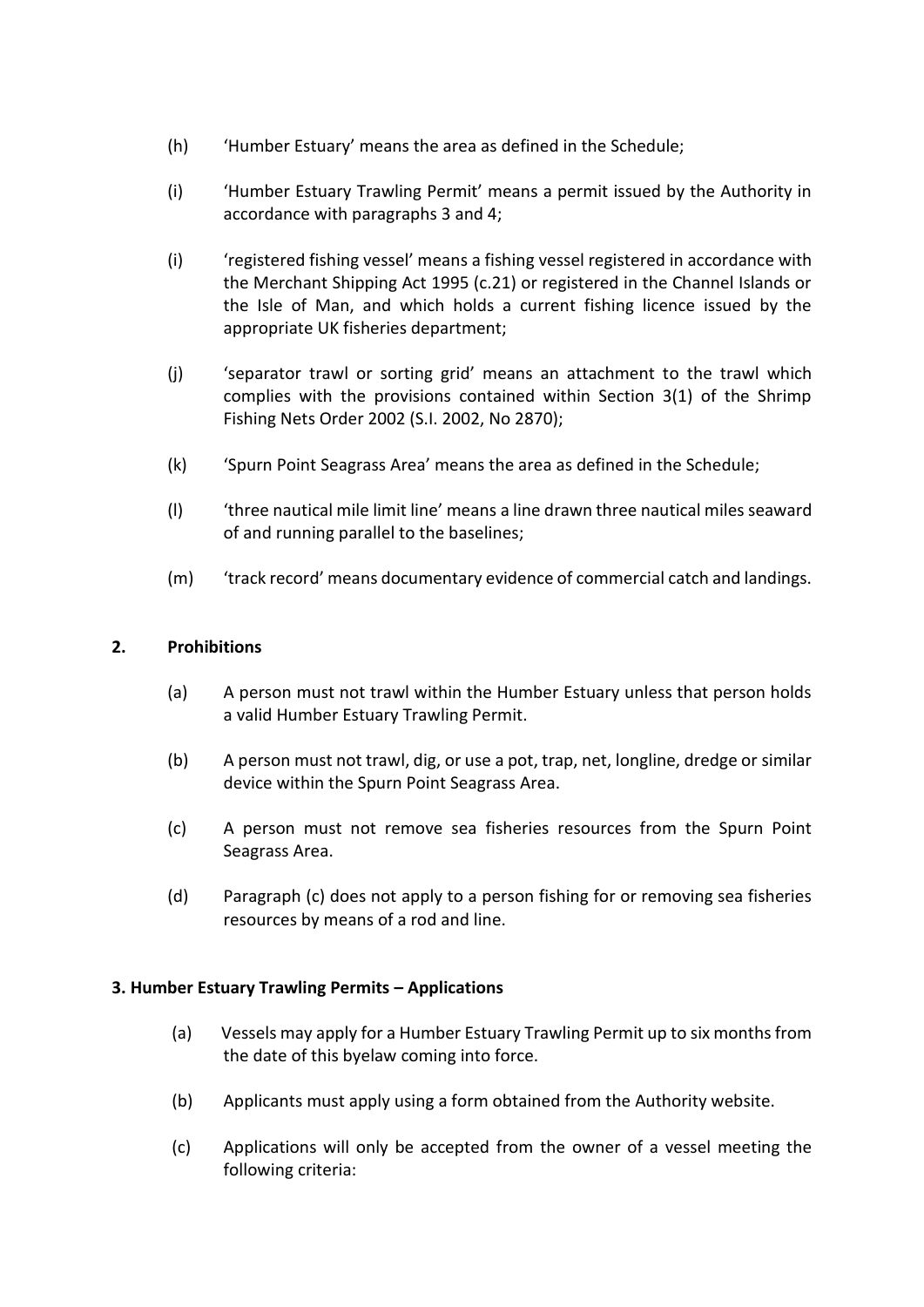- (i) the vessel is a registered fishing vessel;
- (ii) the overall length of the vessel does not exceed 18.3 metres;
- (iii) the engine power of the vessel does not exceed 400 kilowatts;
- (iv) the vessel holds a valid general trawl permit; and
- (v) the vessel possesses a track record of catching and landing a minimum of 500 kilograms of finfish or shrimp (*Crangon crangon*) from within the Humber Estuary in any three month period between 1 January 2013 and 31 December 2015 (inclusive). It is the responsibility of the applicant to demonstrate the accuracy and validity of such a track record.

#### **4. Humber Estuary Trawling Permits - Conditions**

- (a) Humber Estuary Trawling Permits expire on the 31 December each year.
- (b) Humber Estuary Trawling Permit holders may renew their permit for the following year from 1 December each year.
- (c) Humber Estuary Trawling Permit holders must renew their permit within one year of its expiry otherwise the entitlement to renew will be lost.
- (d) A fee of £500 will be charged by the Authority for each Humber Estuary Trawling Permit upon each successful application or renewal.
- (e) Humber Estuary Trawling Permits will no longer be valid if a formal change of ownership affects the major shareholding of the vessel in respect of which they were issued.
- (f) Paragraph (e) does not apply where a change of major shareholding relating to the vessel named on the permit, occurs between parent and child, spouse or civil partner or existing shareholders.
- (g) Humber Estuary Trawling Permits must be immediately surrendered to the Authority if no longer required by the permit holder.

#### **5. Permit Suspensions**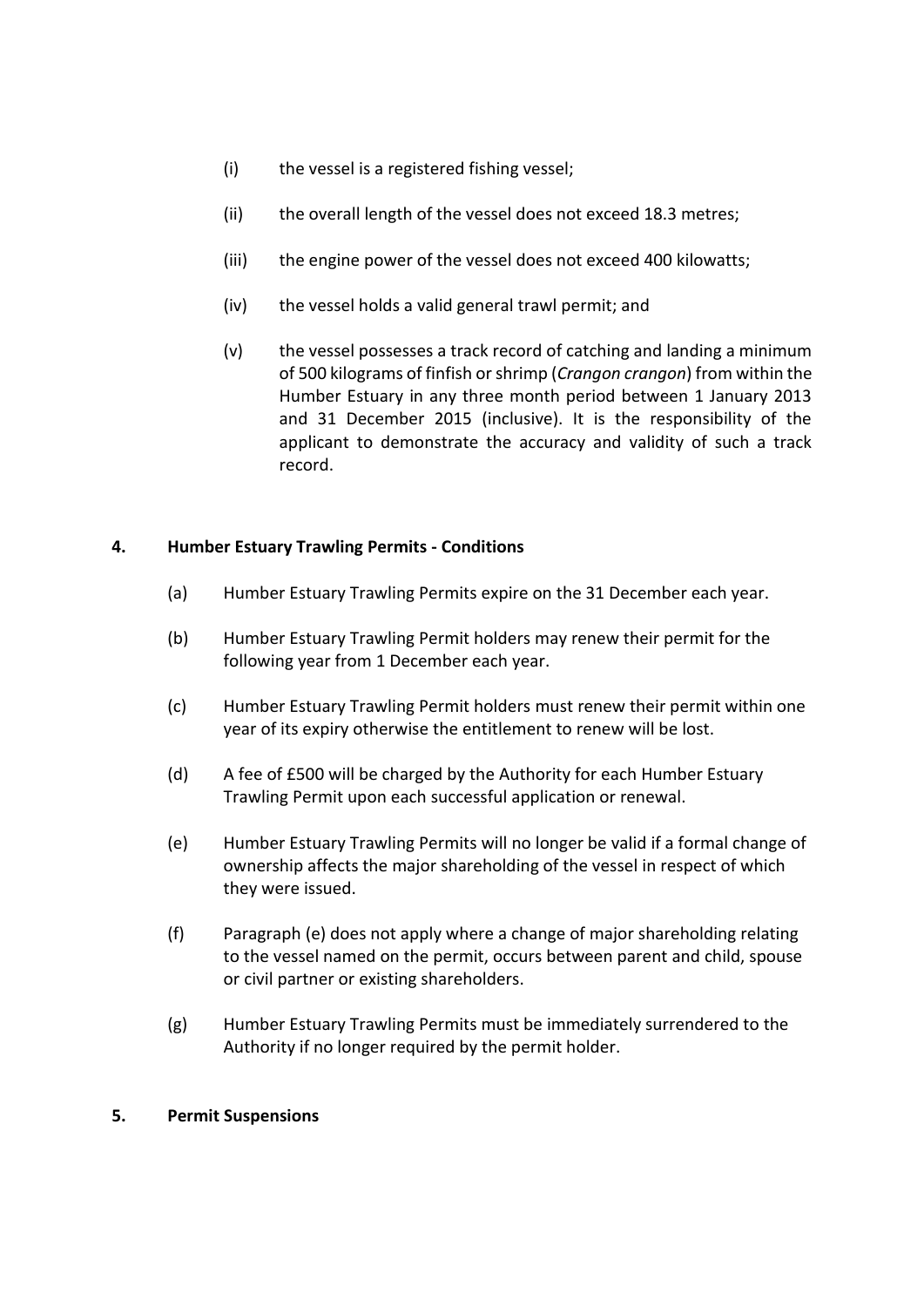- (a) A permit may be suspended by the Authority for the purposes of environmental protection, fisheries conservation or non-compliance with the provisions of the byelaw;
- (b) In deciding whether to suspend a permit the Authority will consider:
	- (i) all available and current scientific and survey data;
	- (ii) internal scientific advice from within its membership;
	- (iii) advice provided by the Centre for Environment, Fisheries and Aquaculture Science;
	- (iv) advice provided by the Department for the Environment, Food and Rural Affairs, the Marine Management Organisation, Natural England or other external authorities, organisations, persons or bodies as the Authority thinks fit;
	- (v) information from any other relevant source.
- (c) Prior notice of a decision to suspend a Humber Estuary Trawling Permit will be provided in writing to the Humber Estuary Trawling Permit holder and through publication on the Authority's website, at least ten working days prior to any decision being made.
- (d) Any representations must be lodged, in writing, to the Authority within five working days of the date of the notice referred to in paragraph (c).
- (e) Such representations will be considered by the Authority members and a final decision will be made.
- (f) Notification of the final decision, including suspension of permit, will be made in writing to the Humber Estuary Trawling Permit holder and through publication on the Authority's website within five working days of the decision being taken.
- (g) The suspension of Humber Estuary Trawling Permit may apply to all or part of the Humber Estuary.

## **6. Trawl Conditions**

(a) Any person using a trawl within a mesh size range of 16 millimetres to 31 millimetres must lift inboard the cod end of the net, inspect it and empty it at least once within every hour of the trawl being in the water.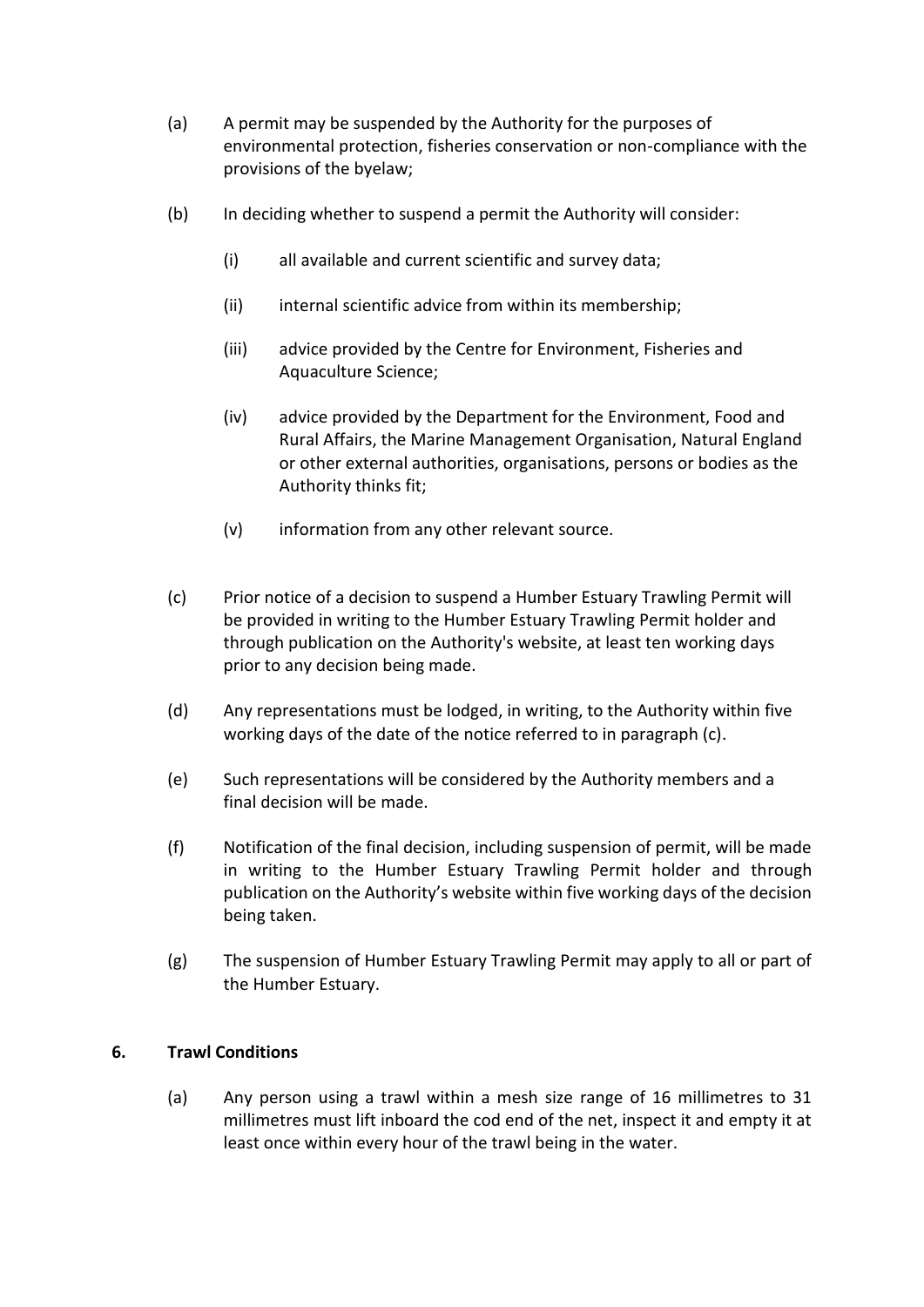(b) All trawl nets used within a mesh size range of 16 millimetres to 31 millimetres must have a separator trawl or sorting grid installed.

#### **7. Revocations**

The byelaw with the title "XXIX Humber Estuary Fishing Byelaw" made by North Eastern Inshore Fisheries and Conservation Authority on 12 September 2013 in exercise of its power under section 155 and 156 of the Marine and Coastal Assess Act 2009 in force immediately before the making of this byelaw is revoked.

## **Schedule Definition of Areas**

- 1. The "Spurn Point Seagrass Area" means the area within the Humber estuary enclosed by a line drawn from:
	- (a) Point A (Latitude  $53^{\circ}35.381'$ N Longitude  $000^{\circ}08.073'$ E) to
	- (b) Point B (Latitude  $53^{\circ}35.477'$ N Longitude  $000^{\circ}08.007'$ E) to
	- (c) Point C (Latitude 53°35.819'N Longitude 000°08.473'E) to
	- (d) Point D (Latitude 53°35.978'N Longitude  $000^{\circ}08.570'$ E) to
	- (e) Point E (Latitude  $53^{\circ}36.400'$ N Longitude  $000^{\circ}08.570'E$ ) to
	- (f) Point F (Latitude 53°36.400'N Longitude 000°08.792'E) and then
	- (g) From Point F along the coast at a level of mean high spring water tide to Point A.
- 2. The "Humber Estuary" means those tidal waters and parts of the sea bounded by the following lines;
	- (a) to the north by a line drawn true east from Spurn Head Lighthouse (position  $53^\circ$ 34.490' North, 000° 06.650' East) to the three nautical mile limit line;
	- (b) to the east by the three nautical mile limit line;
	- (c) to the south by the boundary of the District.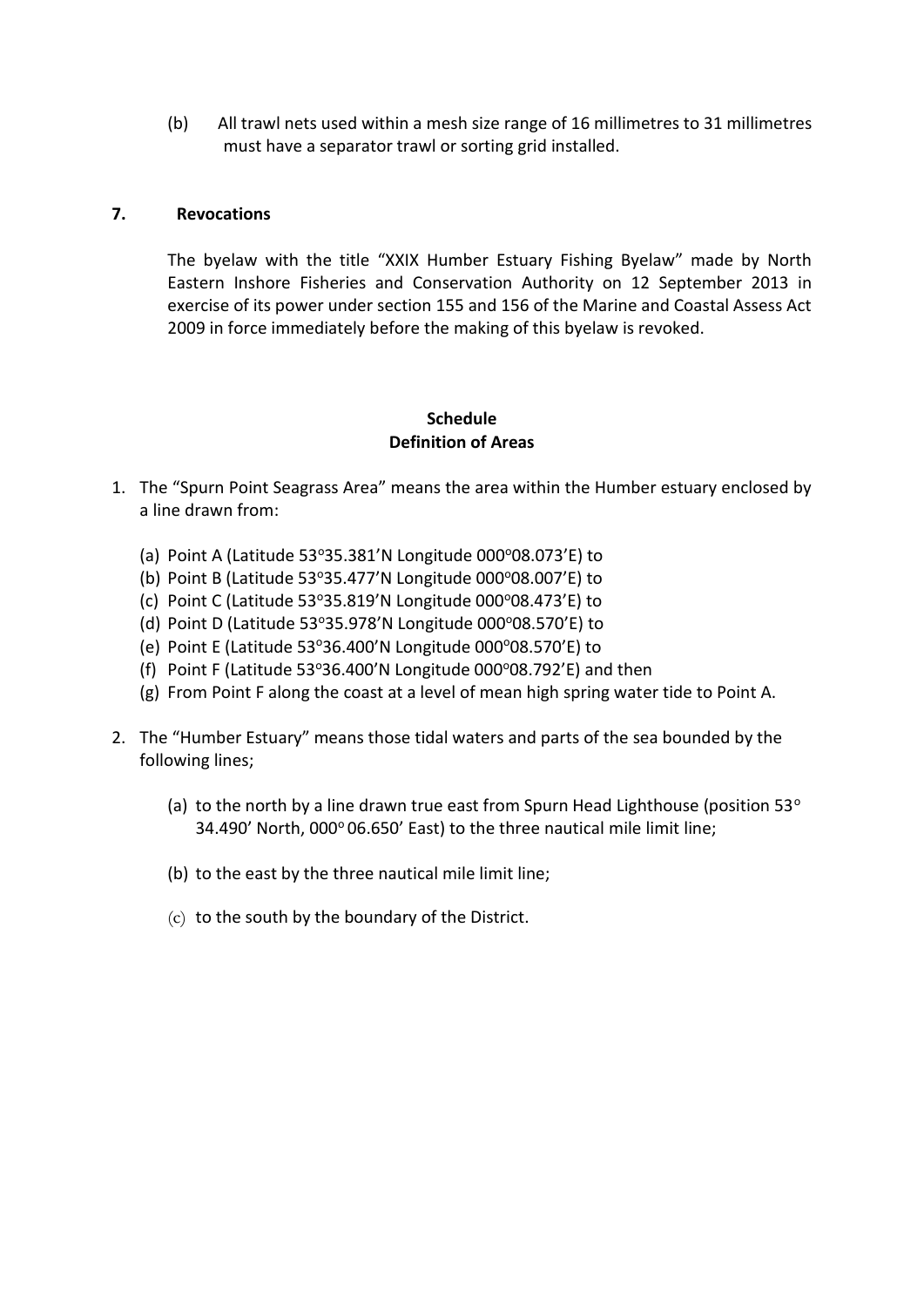## Explanatory note *(This note is not part of the byelaw)*

*The byelaw prohibits digging, using pots, traps, nets, trawls, dredges or similar devices or removing sea fisheries resources from within the Spurn Point seagrass Area defined in the byelaw, and establishes a permit scheme for demersal trawling within the Humber Estuary. The byelaw allows recreational rod fishing throughout the Humber Estuary. The intention of the XXIX Humber Estuary Fishing Byelaw 2016 is to protect important seagrass and sandbanks, protected –features and sub-features of the Humber Estuary European Marine Site.*

Appended chartlets are for illustrative purposes only and are not to be used for navigation.

**Spurn Point Seagrass Area**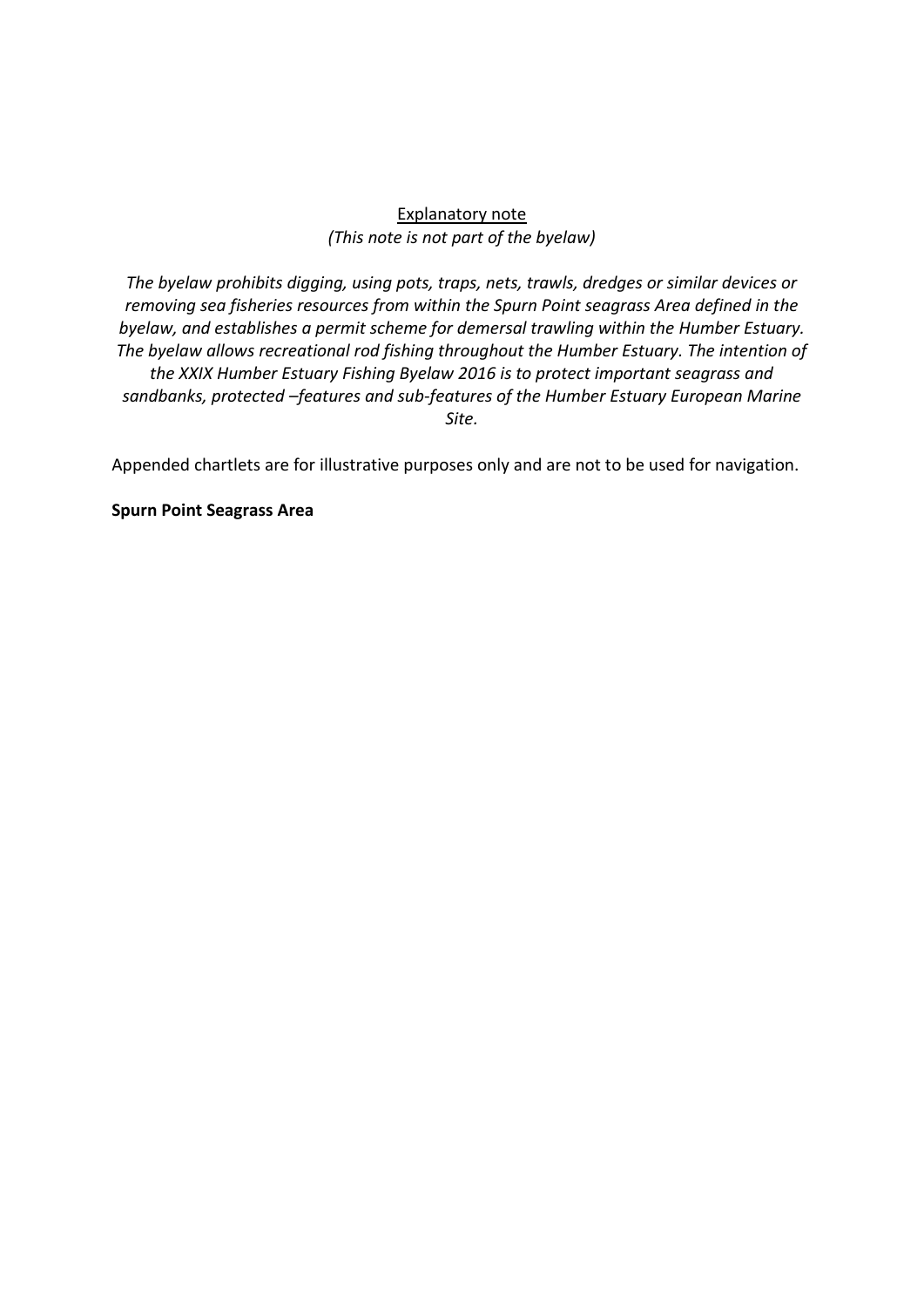